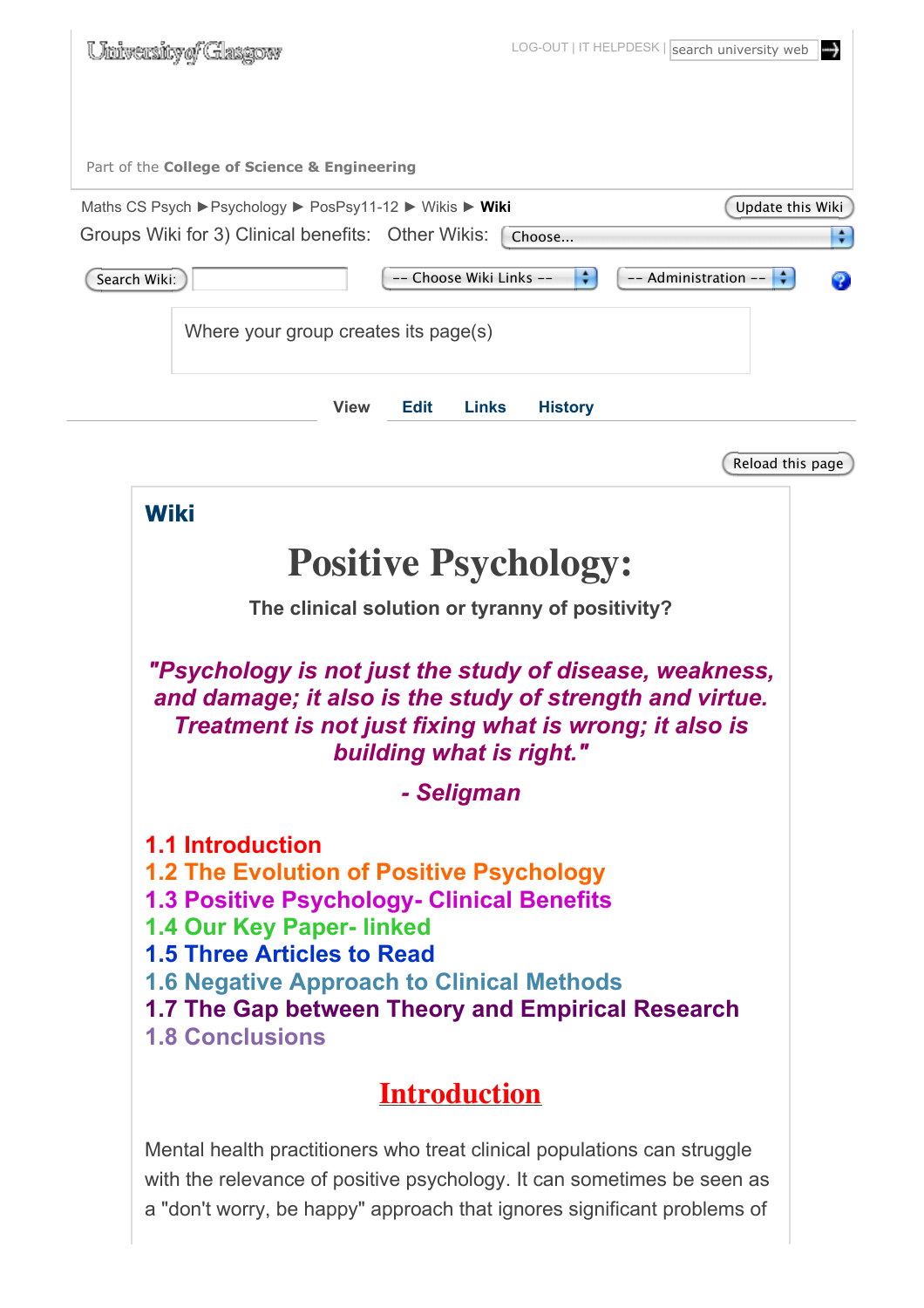work? This page will give you more information about the clinical benefits of positive psychology.

With its roots in the philosophy of phenomenology and



existentialism, positive psychology aims to focus the field of psychology away from the illness centered approach and toward the strengths and positive aspects of the individual. Positive psychology supports the universal pursuit of happiness and encourages individuals to lead more meaningful and fulfiling lives by nurturing the talents and strengths they posess.

Positive Clinical Psychology has taken these humanistic ideas and applied them within a clinical setting, presenting an alternative to traditional psychotherapy. Developed by Seligman and his colleagues at the University of Pennsylvania, Positive Psychotherapy is a way to treat depression by building positive emotions, character strengths, and sense of meaning, not just by reducing negative symptoms such as sadness.

Apparent from the key paper, evidence shows that the absence of positive well-being in one's life can be a predictive risk factor in the development of depression in the future. This evidence provides support for the clinical positive psychology movement. Understanding the influence of positive well-being is essential for understanding what makes people vulnerable to depression (and possibly other illnesses). This evidence also supports interventions which are being put in place to help increase PWB as a means of preventing and treating depression.

The negative approach of positive psychology is that positive psychology will harm itself if it submits to the tyranny of positivity (Held, 2002) , that is apparent in parts of the self-help literature and for some of its prominent members. Negative emotions serve a critical function in our lives, and will enable us to stay focused on the parts of reality that are necessary for optimal functioning

# **The Evolution of Positive Psychology**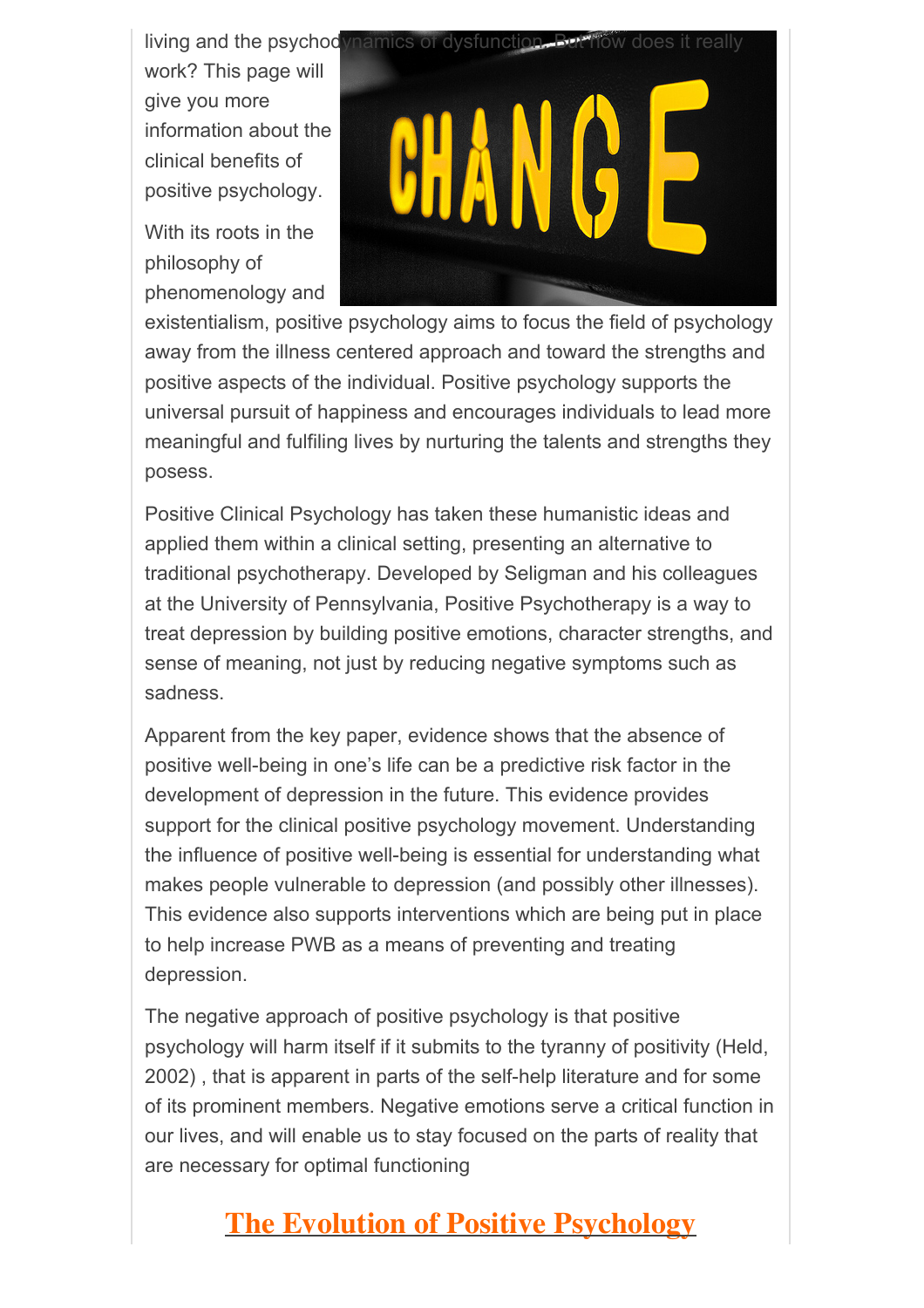#### **Cultural Connections**

Martin E. P. Seligman defines positive psychology as "the study of how human beings prosper in the face of adversity. Its goals are to identify and enhance the human strengths and virtues that make life worth living, and allow individuals and communities to thrive." In short, the goal is to shift psychology from a negative connotation to a positive one.



These ideas cannot be described as being radical because the push for seeking happiness and love above all else has been present throughout our history. Religions and philosophies alike have pondered over questions of what it is that makes us happy and what we need to feel a sense of complete wellbeing. Both western and eastern

anthropological philosophy have emphasised ideas of: living in moderation, having a comprehensive world view, getting to know oneself, controlling anger, searching for spiritual harmony and peace and favouring internal potential ( Fernandez-Rios & Cornes, 2009 ). Similalrly, a vast number of religions encourage their followers to create a relationship with God because this will help them find meaning and prosperity within their lives.

Thus, there seems to be a historically rooted focus on maximising the positive aspects of one's life. Positive Clinical Psychology has taken these ideas and created a science out of them by testing how ideas of happiness and individual growth can be applied to the treatment of mental suffering.

#### **Modern Developments**

In his Presidential Address to the American Psychological Association in 1998, Seligman first announced his theory of Positive Psychology and its implications and after his speech, the idea of positive psychology spurred into action. The Positive Psychology Steering Committee was first formed, then the Positive Psychology Network, and finally the Positive Psychology Center at the University of Pennsylvania.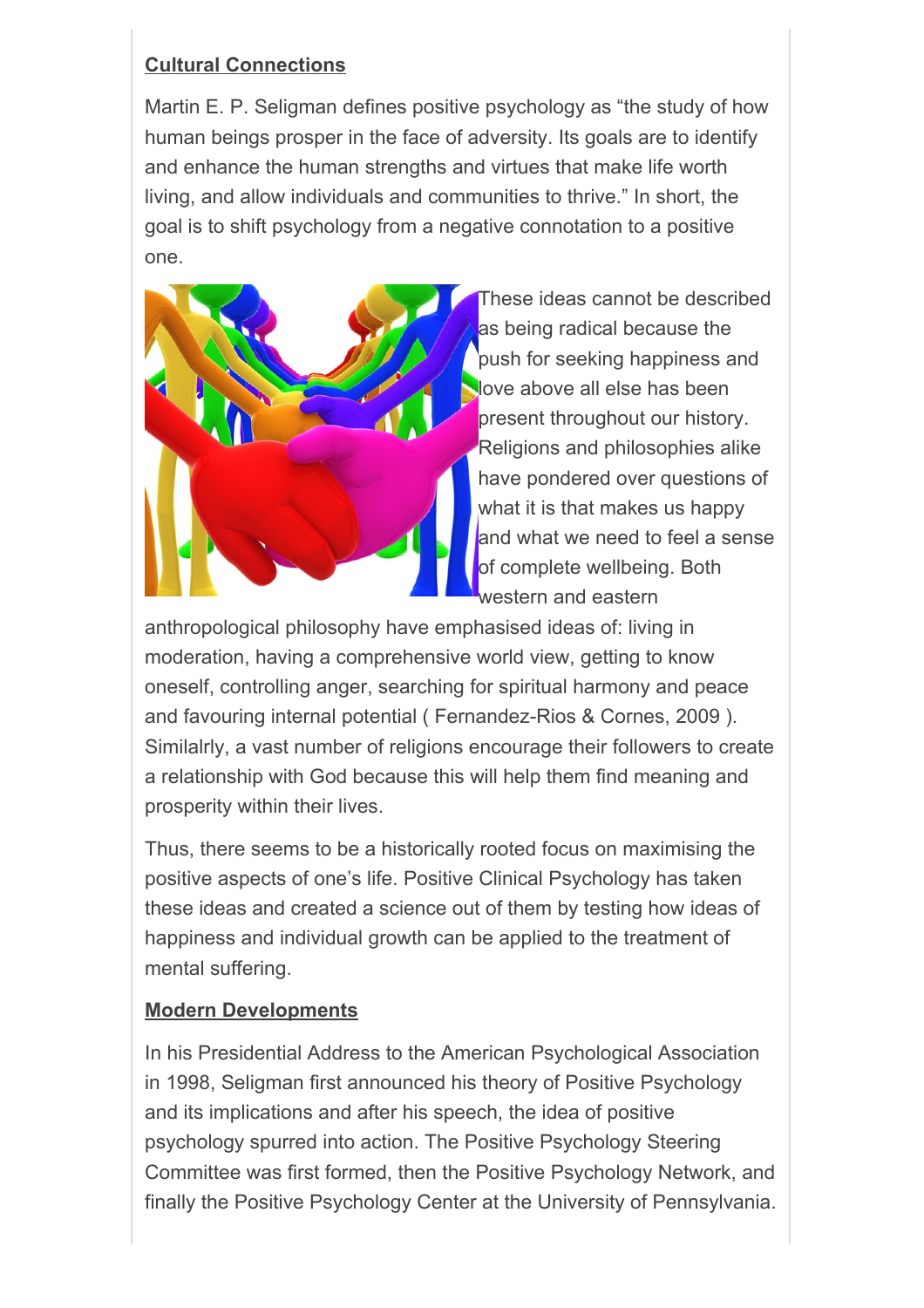This movement has progressed so diligently in such short time that it is difficult to believe that it all happened at once. In fact, positive psychology has actually been around for much longer, it just had never been formally addressed.

o Seligman, positive psychology has some connections with humanistic psychology of the 20<sup>th</sup> century, as well as sections of highly valued beliefs of several religions and philosophical approaches. Positive psychology shares interests with humanistic psychology, such as the emphasis on the fully functional person, self-actualization and the study of healthy individuals. William James, humanistic psychologist and author of "Healthy Mindedness" (1902) has several references to positive psychology. His belief was that optimal human functioning was only accessible through including the study of subjective experiences.

The implications of the benefits of positive psychology in the clinical setting have varied. One theory is that it may be "prescribed", but the client, situation, culture and time must be considered before doing so. Applying the theory of positive psychology to clinical psychology is mainly seen as using a strengths-based approach, where the goal is to focus on the positive and negative functioning to treat patients. The saying "too much of a good thing" may be applicable, considering there is much speculation that an overload of an optimistic approach may actually do more harm than good in the clinical setting. In comparison, positive psychology is seen as equally effective as cognitive behavioral therapy, considering the focus on strengths and positive emotions.

The future implications of research and study of positive psychology are vast. The main drive? The field of psychology wishes "to be able to take more informed and reflective decisions on what positive psychology should do; why it should do it; how it relates to psychology more broadly, and to other disciplines, such as economics, sociology, and anthropology; and perhaps most importantly, how positive psychology might be harnessed most effectively in the service of promoting integral human flourishing and fulfillment." (Positive Psychology, 2006)

### **Positive Psychology- Clinical Benefits**

#### **Clinical applications**

The basis of both positive and clinical psychology are concerned with the promotion of well-being and the reduction of psychologically-based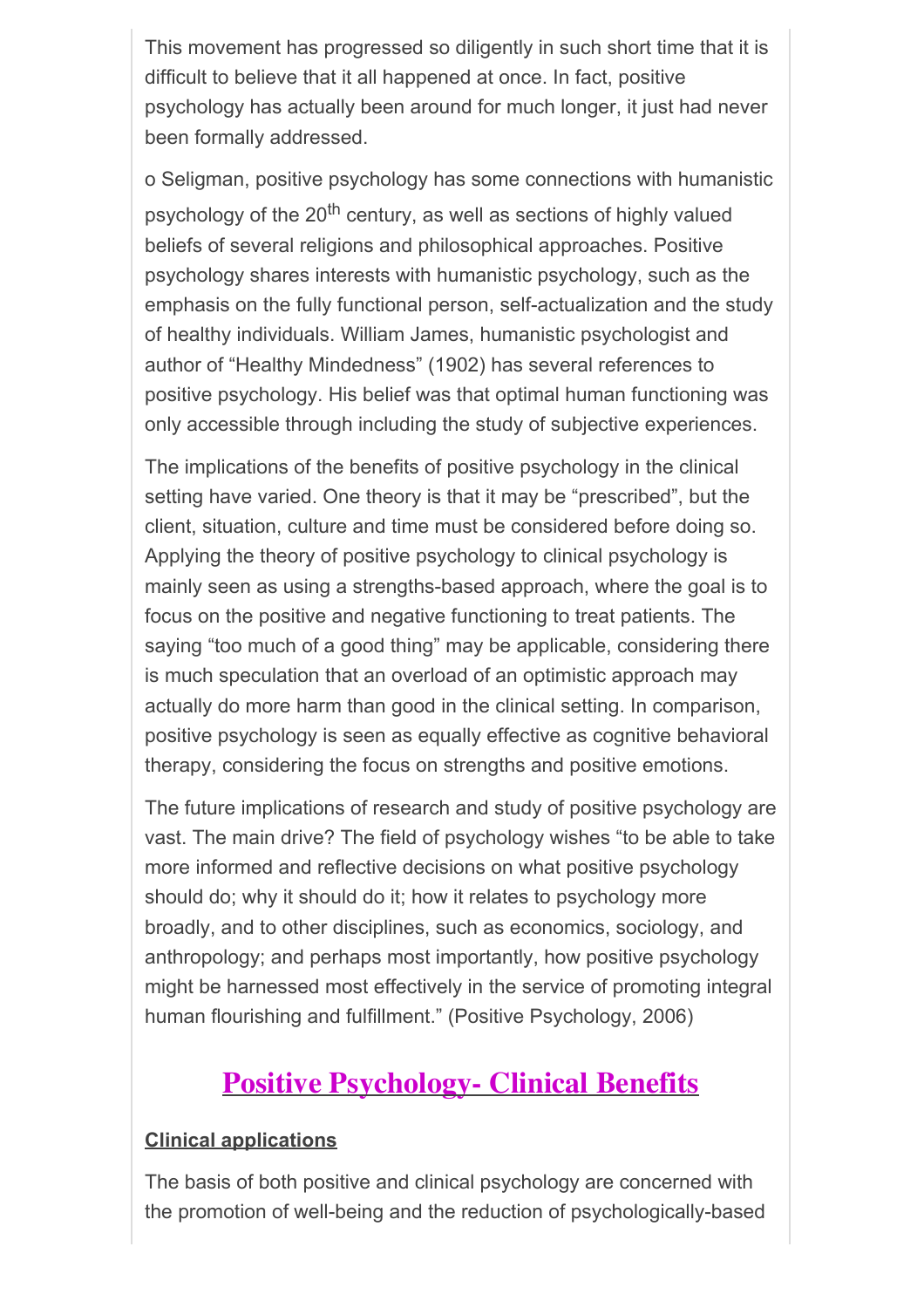dysfunction. The overlap between the two areas caused Wood & Tarrier (2010) to propose a new branch of psychology, Positive Clinical Psychology. They believe that the incorporation of Positive characteristics (such as gratitude, flexibility and positive emotions) into the field of Clinical Psychology would promote new alternatives to treat disorders and change Clinical Psychology into a more integrative discipline. Duckworth et al. (2005 ) summarises this effectively, they state that: "Positive Psychology aims to broaden the focus of Clinical Psychology beyond suffering and its direct alleviation".

#### **Empirical Evidence to Support Clinical Applications**

Positive Psychology can be used as tool to combat aspects of

depression. Wood & Joseph (2010) proposed that low positive well-being is directly related to depression. They hypothesised that if positive well-being can be increased, then the symptoms of depression can be alleviated. After controlling for other risk factors such as personality,



prior depression, negative functioning and demographic and health variables, the authors still found negative well-being to be the crucial factor in determining whether an individual is at serious risk of developing depression.

Positive Psychotherapy (PPT) is a method of psychotherapy developed by Peseschkian and co-workers in 1968 that uses a mixture of psychodynamic and behaviour therapy. PPT aims to reduce psychological distress and establish self-confidence within the patient by foccussing on the positive aspect of conflict and suffering through the use of three main principles: The Principle of Hope, The Principle of Balance and the Principle of Consultation.

Using the Principle of Hope, Positive Psychotherapists aim to get their patients to view their disturbance in a new light, in a clear and meaningful way. For example, a patient with Depression would be encouraged to see their depression as a capacity to experience deep emotions and an Anorexic patient would be able to view their disorder as an ability to identify with starvation around the world. The Principle of Balance is used by psychotherapists to attempt to modify patients'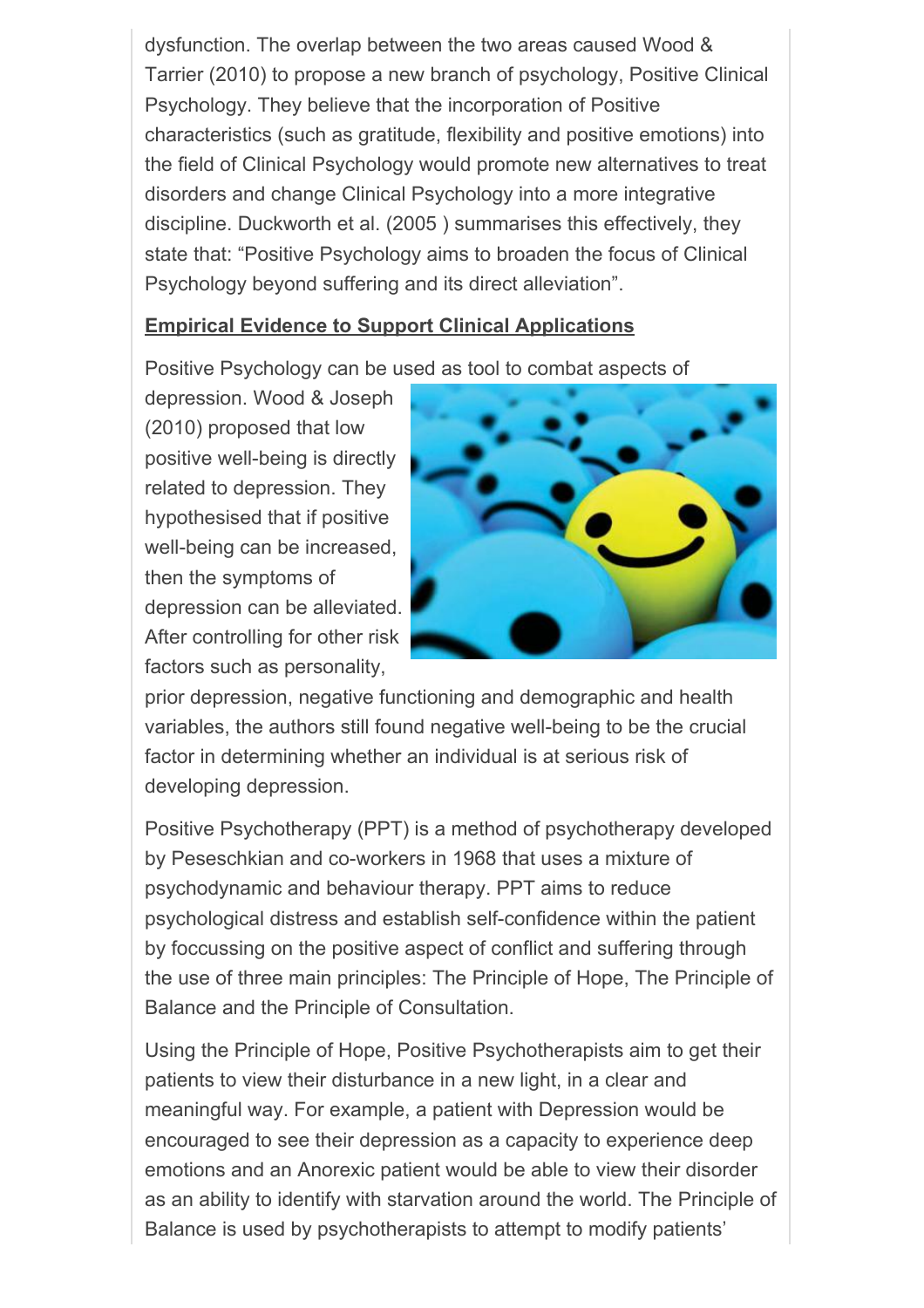coping mechanisms to enable them to view the stimuli they receive as a composition of different areas that interact with each other to generate their world as a whole. Finally, the Principle of Consultation involves five stages of self-help that the patient can use to achieve an informed solution to their disorder. If all these principles are adhered to, patients should be able to yield pleasure, engagement and meaning from their newly enriched lives.

#### **Interventions using Positive Clinical Psychology**

The research on the effects of Positive Psychology in clinical practice is still a project in progress, however there are a number of studies that have been conducted which show the potential of these interventions for clinical treatment:

### **Grant, Salcedo, Hynan, Frisch and Puster. (1995)**

One of the first positive psychology interventions, this study was a small and uncontrolled biblio-therapy study. The participants were 16 individuals who had been classified as being depressed on the Beck Depression Index. As part of the 15-week intervention, they read about strategies for increasing their satisfaction in various domains of life (e.g., health, self-esteem, goals, values, money, work, play, learning, creativity, love, helping, friends, children, relatives, home, neighbourhood, and community) and met weekly to discuss these topics.

After 15 weeks, none of the 13 participants who completed the intervention met the criteria for clinical depression as assessed by the Hamilton Rating Scale of Depression or the Beck Depression Inventory.

### **Parks and Seligman (2004)**

They developed a 6-week positive intervention program, made up of 6 exercises. These exercises were designed to treat depressive symptoms in mild to moderate depressed young adults by increasing pleasure, engagement and meaning.

Participants in the intervention condition attained a score 6 points lower on the Beck Depression Inventory after 6 weeks than did the no intervention control group. In addition, participants in the positive intervention condition also experienced notable, but not statistically significant increases in happiness measures and decreases in anxiety symptoms.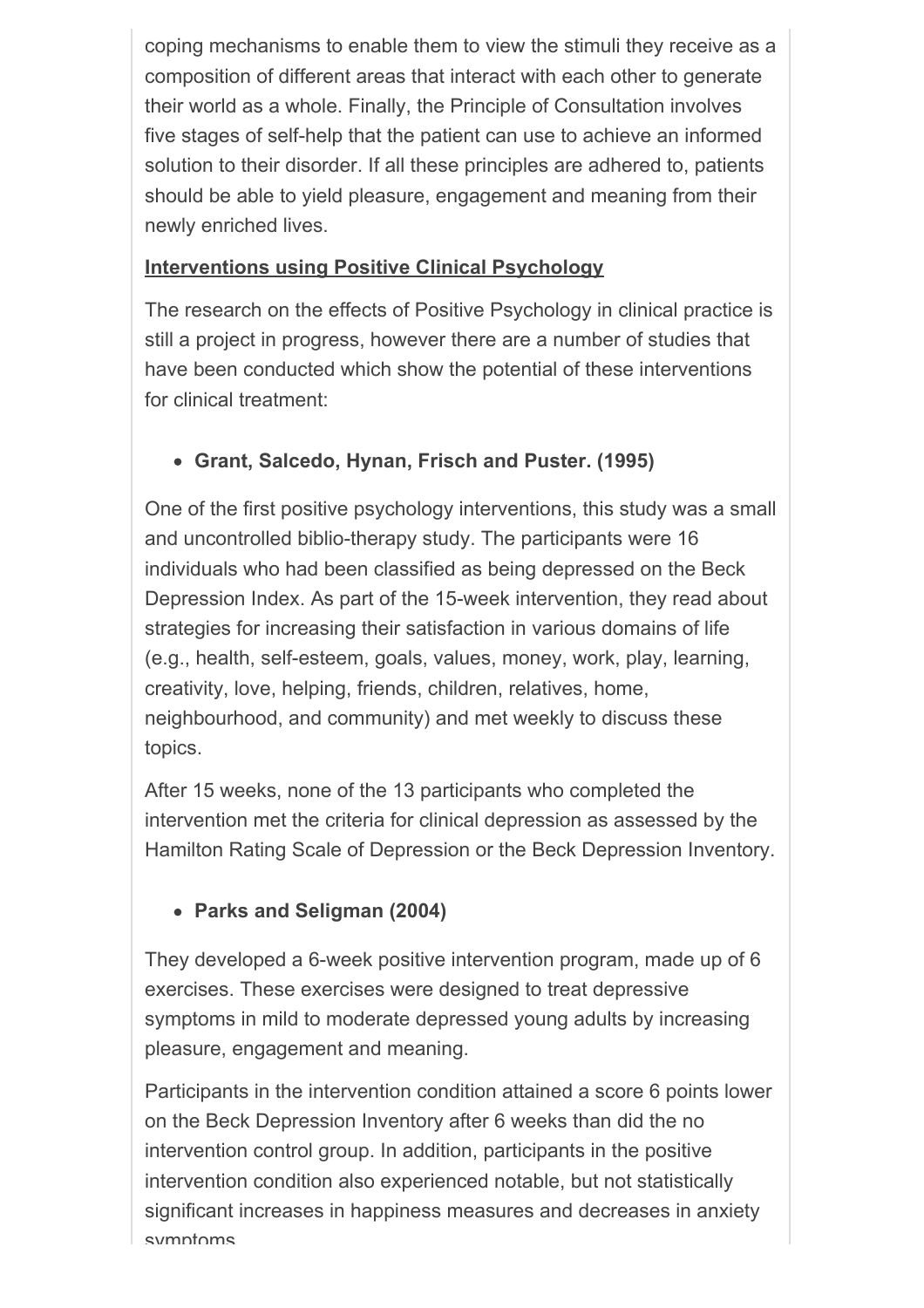symptoms.

#### **Seligman, Rashid and Park (2006)**

This study tested the effects of PPT in 2 face-to-face studies with mild to moderately depressed young adults as well as severely depressed young adults. They included the following positive exercises in their intervention: using signature strengths, thinking of 3 blessings, writing a positive obituary, going on a gratitude visit, active-constructive responding and savouring.

The results showed that these tasks resulted in the reduction of depressive symptoms over the 6 month period. The intervention was most effective for participants with severe depression.

There were however a number of limitations with this study: there was a small sample size of 11-13 participants in each condition which affected the external validity of the study (these results may not be applicable to all patients of depression); there was also a possible placebo effect (some participants showed reduced symptoms after just one week), hence these issues need to be addressed in the future.

#### **Current situation within the UK Health Services**

Currently, the NHS recognises the field of Positive Psychology and it's linkage with Clinical Psychology to combat psychologically-based dysfunction . However, very little practice takes place within the NHS and Positive Psychology practices are not available nationwide.

It is important for patients to be aware of all their options when it comes to their own healthcare. This is why more information about Positive Psychology should be made readily available so that patients are able to make an informed decision before embarking on any treatment.

## **Our Key Paper**

**Joseph, S. & Wood, A.. (2010). Assessment of positive functioning in clinical psychology: Theoretical and practical issues. Clinical Psychology Review. 30 (1), 830–838.**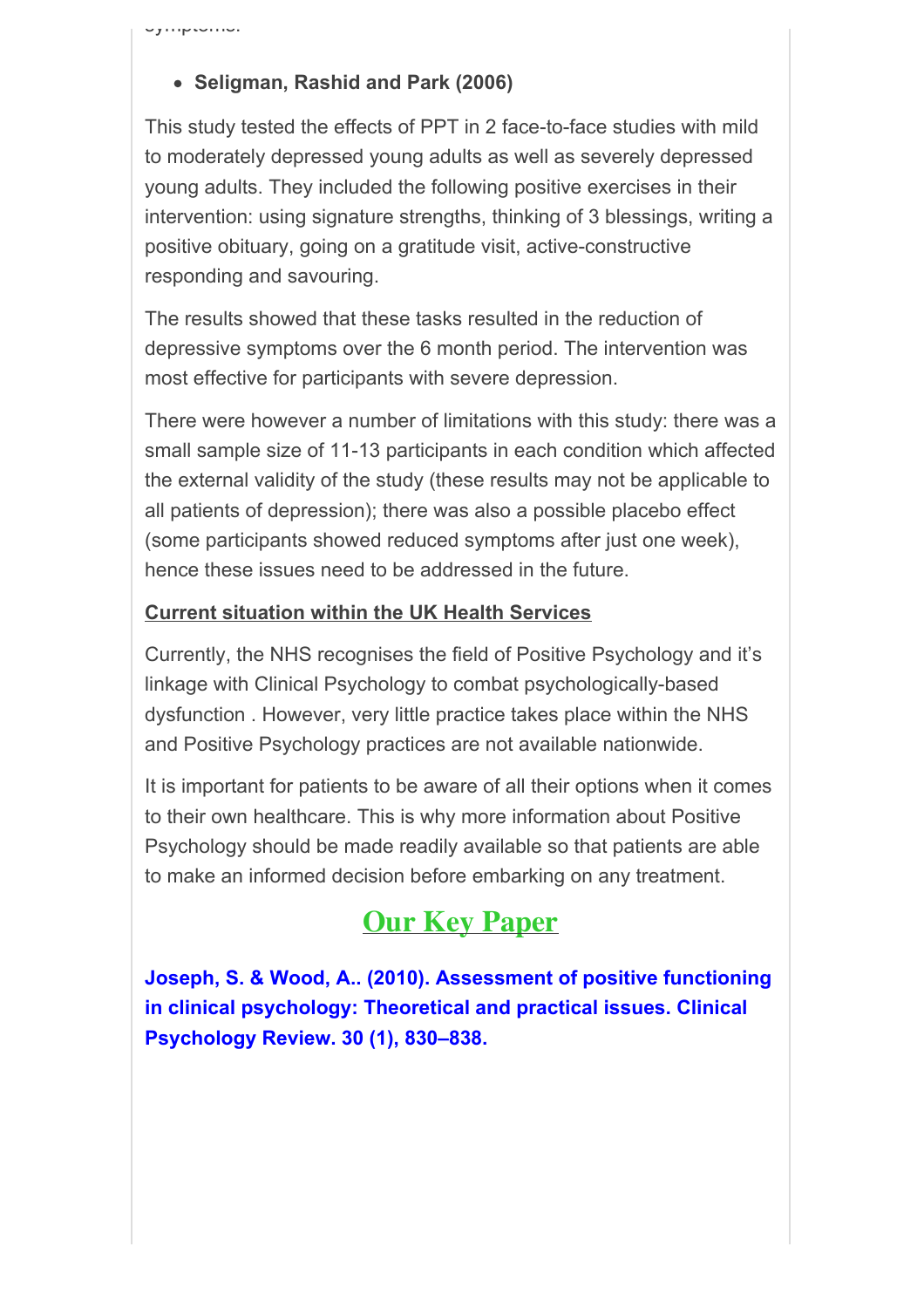

#### Introduction and Aims

Previous research has consistently focused on the *presence* of negative personality traits and how these, along with impaired wellbeing, create vulnerability towards the development of depression. The positive aspects of life seem to have been neglected by both psychology and psychiatry and this paper aimed to explore how the *absence* of these positive traits creates an additional risk factor for depression.

First of all it must be noted that in order to examine well-being fully, it must be split into two separate categories: subjective ("hedonic") and psychological ("eudemonic") well-being (SWB and PWB respectively).

1. SWB " encompasses emotional functioning and an individual's subjective evaluation of their life (Diener,1984).

2. PWB "focuses on more existential concerns, and the way in which an individual interacts with the world"

In this article PWB will be discussed. The authors wished to examine whether people who have a low PWB (at time one  $-$  T1) are at risk of clinically elevated levels of depression ten years later (T2).

#### Issues Addressed

This paper aims to address the main challenges faced by clinical psychologists including;

1. By including positive functioning assessment in the practise of clinical psychology, more theory must be developed that informs this practise of the relationship between psychopathology and positive functioning and

2. How including positive functioning can lead to implications in the development of clinical psychology and to determine if it will continue to be influenced by the medical model.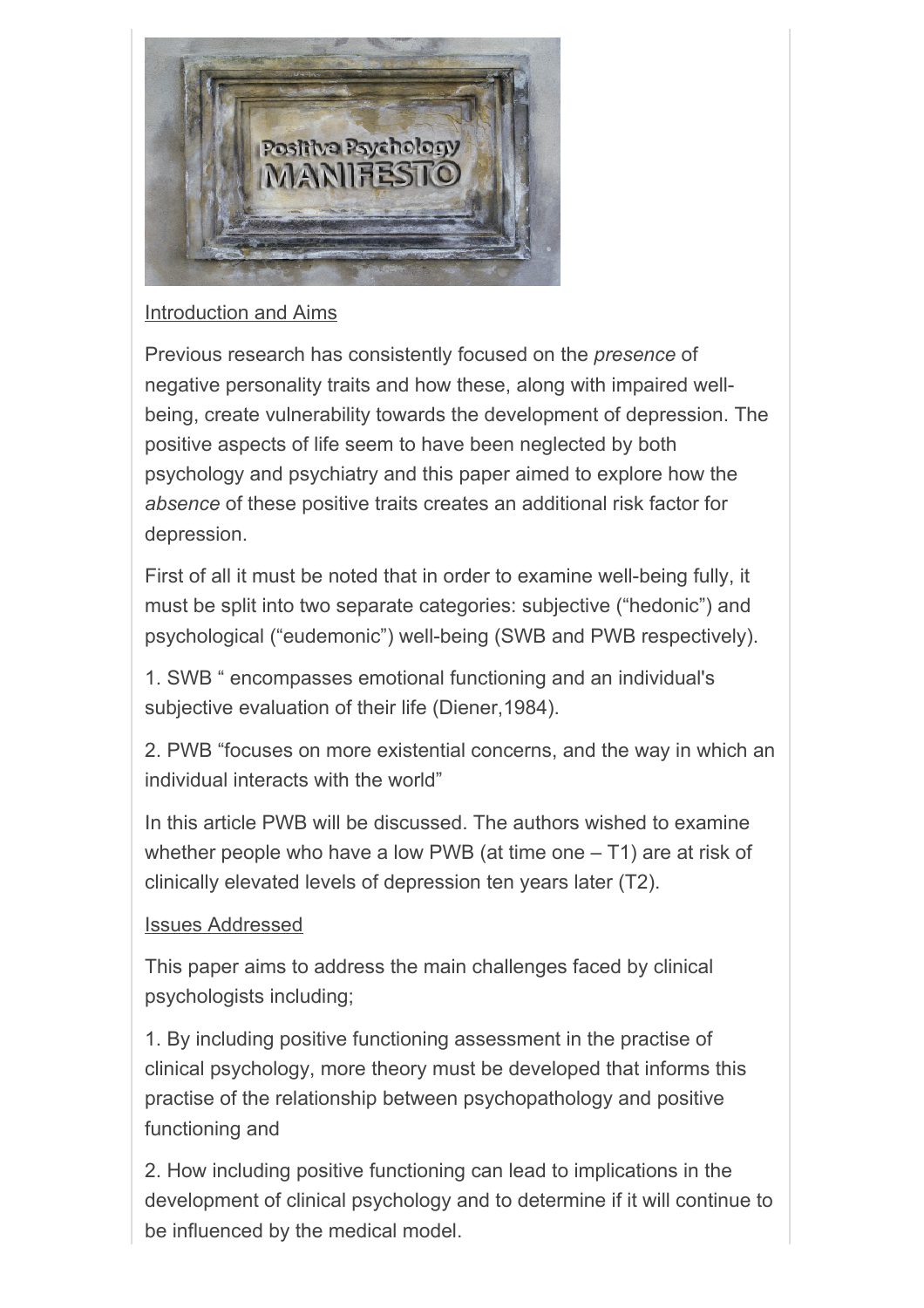#### Participants and Methods

A total of 5566 individuals took part in this study (54.7% female) ages between 51 and 56 at T1 and 63 and 67 at T2. Homeownership, vehicle ownership, annual income/assets, education, marital and employment status were all taken into consideration too. Alongside these demographic and economic factors, personality and current illness were taken into account. Current illness included 16 conditions ranging from asthma to multiple sclerosis. Additionally, participants also completed the CES-D measure which assesses current levels of depression. Finally, at T1, subjects completed the 18-item version of the Scales of Psychological Well-Being (Ryff and Keyes, 1995) which provided an overall PWB score for each participant as well as six subscales including autonomy and personal growth.

#### **Results**

The analysis was designed to explore whether people with a low PWB at T1 (age 51-56) were at a higher risk of being depressed at T2 (age 63-67).

PWB was split into 3 categories; normal functioning, slightly impaired PWB and low PWB.

Results were as follows;

! Overall, 12.89% of the whole sample were depressed at T2

 $\cdot$  Of the normally functioning individuals 85 were depressed at T2 compared to 177 and 466 in the impaired and low groups respectively.

! Those with a low and slightly impaired PWB were 7.16 and 2.30 times more likely to be depressed respectively.

 $\cdot$  Additionally, when health, demographic and economic variables were included in the analysis, low PWB was still a substantial indicator of depression at the 10 year follow-up

o Those with low PWB were still twice as likely to develop depression compared to non-impaired people.

! When taking into consideration participants current illnesses, several were found to be significant risk factors of depression, including back trouble and circulation problems. However low PWB was found to be a greater risk factor than any of the current health problems.

#### **Discussion**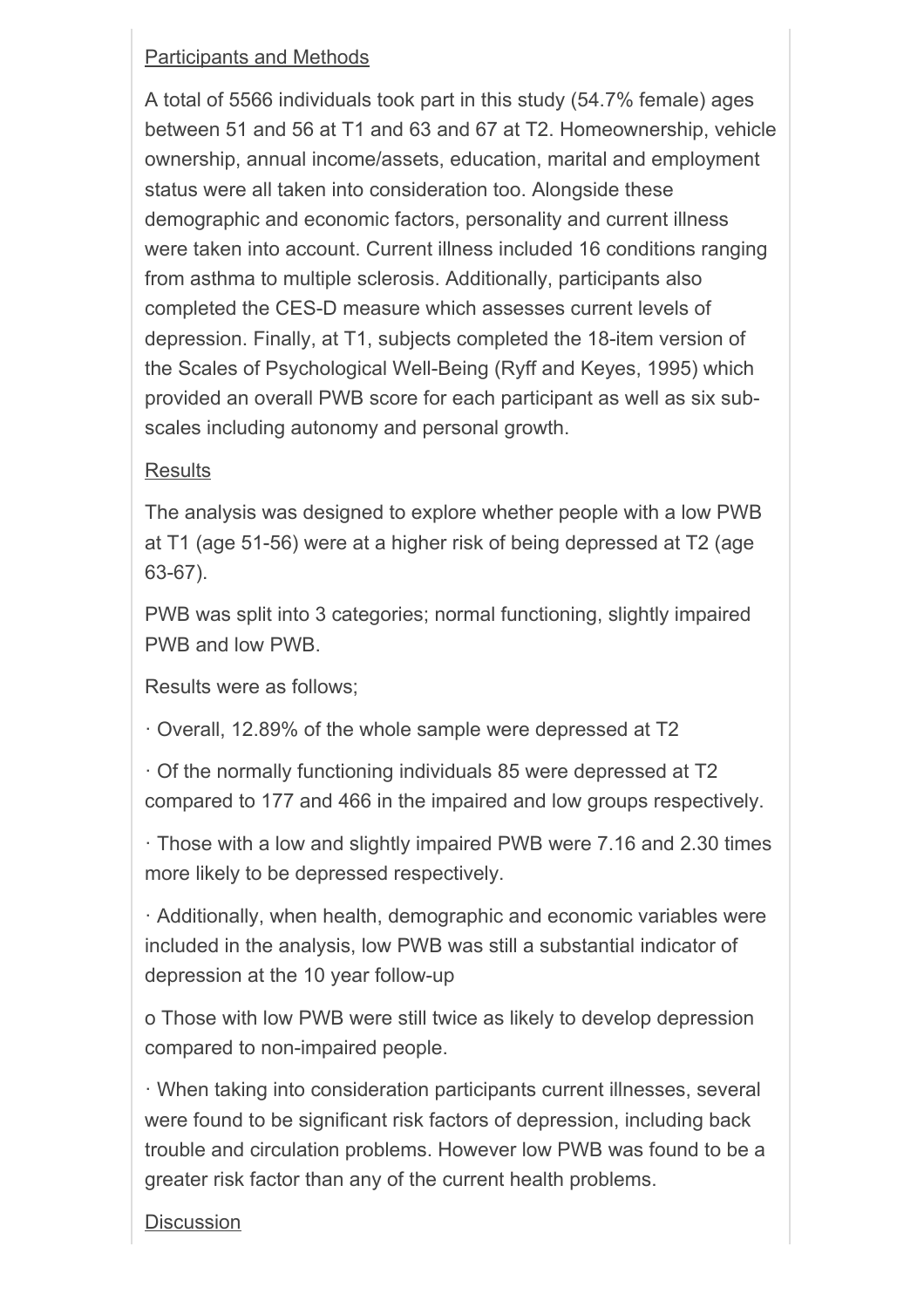The current study shows how the *absence* of positive well-being is a predicting factor of future depression (at 10 year follow-up in this case), even after controlling for confounding variable such as personality and current health and economic status.

This study was the first of its kind to suggest that PWB is a predictor of future depression, providing support for the positive clinical psychology movement (Duckworth et al., 2005) .

This support suggests an understanding of PWB is essential for further understanding of depression. Furthermore these results also support the interventions which are being put in place to help increase PWB as a means of preventing and treating depression.

#### **Limitations**

Overall, there are few limitations to this study. However, limitations that have arisen are of noteworthy quality.

1. The current paper relied solely on elf-report rather than clinical ratings of individual depression. A recent article published by the BBC has suggested that, when confronted by life's difficulties, some people will become depressed and others will not (Watts, 2012). This article suggests there is huge individual differences in depression and selfreports may highlight these.

a. However the authors followed up this criticism by suggesting that the CES-D depression has shown to noticeably link to physician ratings of depression

2. This study only examined one single cohort of people – mid 50's (time 1) and mind 60's (time 2). Future research should consider replication of this study with a different cohort of people and consider a different or multiple follow-up periods.

# **Three Articles to Read**

**Duckworth, Steen and Seligman (2005)**

Although written in 2005, this review gives a concise introduction to the field of positive psychology and proposes a relationship between the positive and clinical areas. They discuss positive interventions that are put in place, aimed at preventing and treating psychopathology. Furthermore, they offer a 'vision' to the future, discussing how the usefulness of clinically applied positive psychology may be judged. This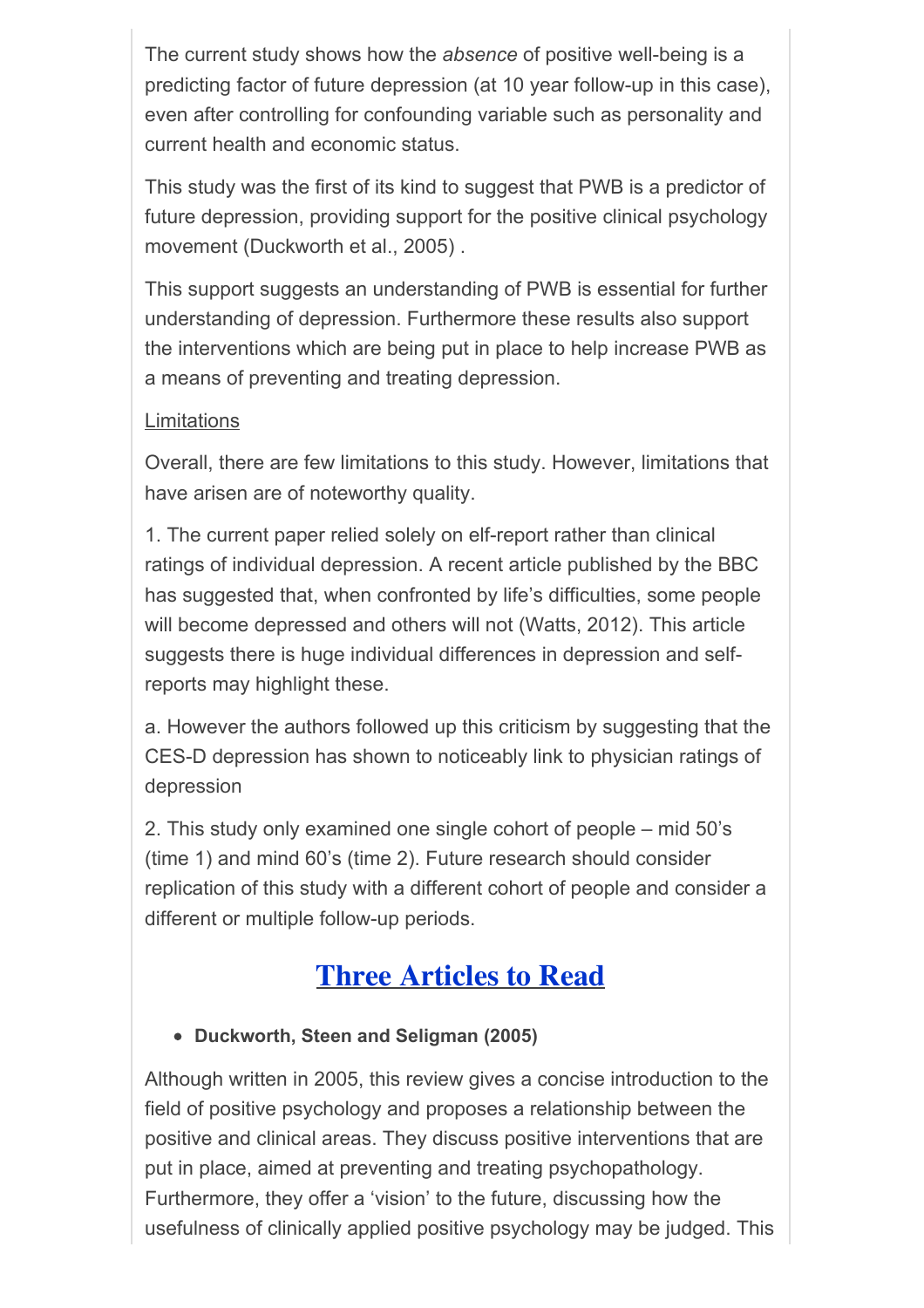'vision' of the future however, relates to a decade in the future, which is around about now! Therefore, this paper would be of great use as a tool to examine how the suggestions of positive psychology may be seen in the 'future' compare to the reality of today.

#### **Wood (2010)**

This paper discusses the importance of clinical psychologists adopting positive interventions and functioning into both their research and practise in order to broaden their therapeutic repertoire. They suggest that, in doing so, clinical psychologists must be aware they are 'shifting the agenda of clinical psychology' and therefore must reflect on 'epistemological foundations'.

### **Sin and Lyubomirsky (2009)**

Sin and Lyubomirsky examine whether positive psychological interventions actually enhance well-being and diminish symptoms of depression using a meta-analysis of 51 of those interventions and 4,266 individuals. Results were promising showing that positive psychology interventions did indeed significantly enhance the wellbeing of others alongside alleviating the signs of depression. Additionally, several confounding factors were shown to impact the interventions' effectiveness, all of which are discussed in the analysis.

# **Negative Approach to Clinical Methods**

Positive psychology will harm itself if it submits to the tyranny of positivity ( Held, 2002 ), that is apparent in parts of the self-help literature and for some of its prominent members. Negative emotions serve a critical function in our lives, and will enable us to stay focused on the parts of reality that are necessary for optimal functioning. The positive approach seems to overlook that negative thoughts and feelings can play a constructive role in someone life. Or as Barbara Held (2002, 2004) has expressed it: Positive Psychology is unnecessarily negative about negativity.

It appears that to be happy(read positive) not automatically associated is with more favorable living conditions. The people who generally say they are extremely happy ,do it for income, education and political participation such worse than people who say they are just happy ( Oishi, Diener& Lucas, 2007 ). Also found people who report that they are extremely happy to live slightly shorter ( Diener & Biswas-Diener,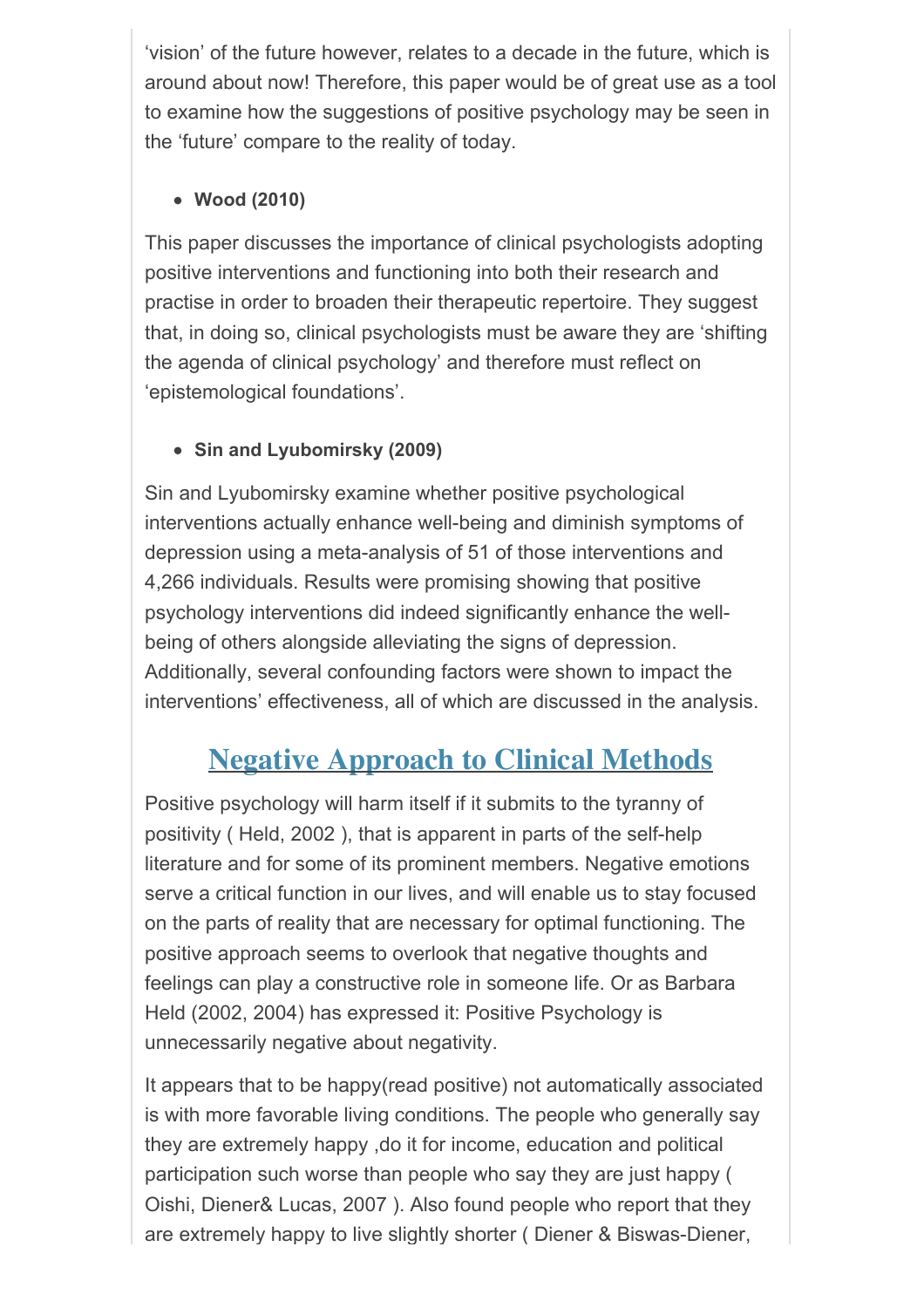2008 ). Who is happy for the opportunity probably deprives the course of their own lives now and make adjustments.

The one-sided emphasis on positivity may also adversely affect people who are seriously ill as self-blame when a coping strategy is imposed. If you had been more positive then you would not have become sick and once you are sick it might be your fault that you do not recover ( Held, 2004 ). Give up and let go, in some cases turn out positive, always keep believing in the positive outcome ( Carver & Scheier, 2003 ).

How positive and negative feelings need each other is perhaps most clearly from the work of German psychologist Gabriele Oettingen. She conducted research among women who are obese and joining a weight loss program. Women who assumed that the program would be a success, dropped nearly 13pounds more on average than women who were more pessimistic. But participants in the study who thought that losing weight was easy going, women so with unrealistic positive fantasies, lost nearly 12 pounds less weight than women who thoughtthat it's going to be difficult. In other words, the women with a realistic view were more successful than women who werein blissful ignorance thoughtthe program would be a breeze.

*In short optimism about the future, coupled with a healthydose of pessimism about the challenge, led to more positive results ( Oettingen & Stephens, 2009 ).*

## **The Gap between Theory and Empirical Research**

Positive clinical psychology draws its roots from a vast array of sources, from the self-actualising ideas of Maslow through to the teachings of Buddhism. Although the ideas associated with positive psychology may not be new, the methods used to test these ideas have only just recently emerged and this presents an obvious problem when comparing the theory and the empirical research within this field.

The theories that have been proposed are quite extensive and researchers need to be careful that the claims they make are modest ones because many are yet to be tested. We have identified some specific gaps between theory and research below:

Failure to incorporate the research that currently exists in psychopathology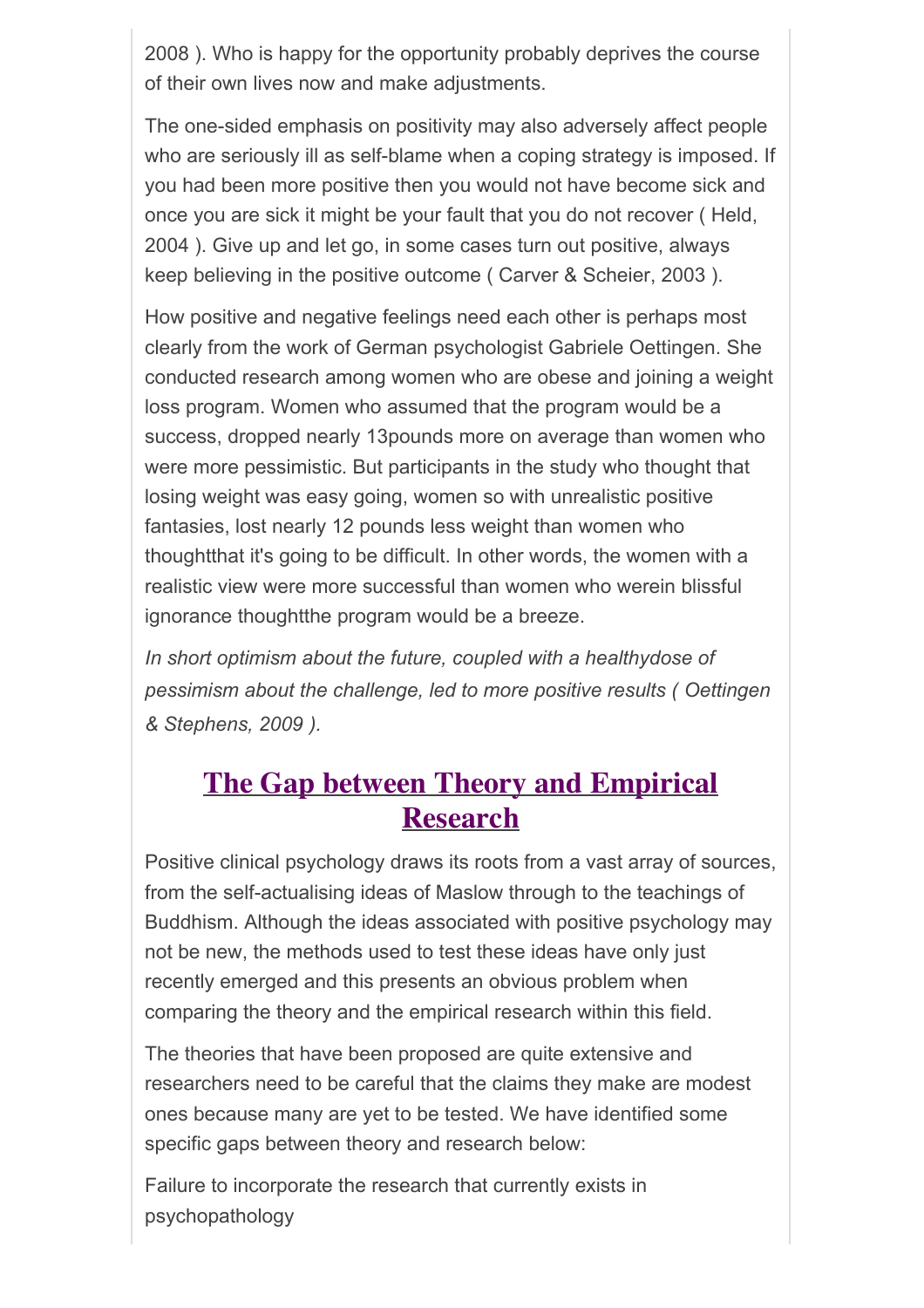Just as positive psychology criticises traditional clinical psychology approaches for focusing on the 'bad' and neglecting the 'good', so too does positive psychology fail to recognise the importance of traditional methods of therapy within their research. Duckworth, Steen and Seligman (2005) claim that positive psychology is not attempting to replace traditional psychotherapy but rather to supplement it, yet the research that exists involves testing the efficacy of positive psychology interventions only. Little to no research has been conducted on how effective the simultaneous use of *both* traditional and non-traditional positive methods of dealing with depression is and this is one area that needs to be addressed in the future.

It is important to consider this question- if patients of depression underwent traditional cognitive therapy and also carried out positive psychology tasks (e.g. gratitude letter, strengths exercise etc.), how would this compare to using only cognitive therapy or only the positive psychology approach? Another question to be considered is how does using only the traditional psychotherapy approach compare to using only the new positive therapy approach?

Positive psychology as a buffer for future events

The theories of positive clinical psychology also emphasise how these positive interventions can act as a buffer by preventing the onset of future depressive or negative episodes ( Wood and Tarrier, 2010 ). When you look at the research that tests this claim, another problem presents itself as the majority of positive psychology studies that exist only test results over the short term and do not test how these interventions affect depression episodes over a patient's lifetime.

## **Conclusions**

The positive psychology movement has been around for many years, but only recently has it been introduced into the field of clinical psychology. For positive psychology to take root in a clinical setting, it is crucial for clinical psychologists to re-evaluate their views and fully understand its concepts. One suggestion is that although positive interventions may be prescribed in a clinical environment, the individual client's situation must be carefully considered. This fairly goes against a stereotypical clinical setting where there is often one particular drug/therapy for illnesses such as depression/schizophrenia etc.. Different areas and practical exercises in the positive psychology field ought to be carefully considered when being prescribed to clients.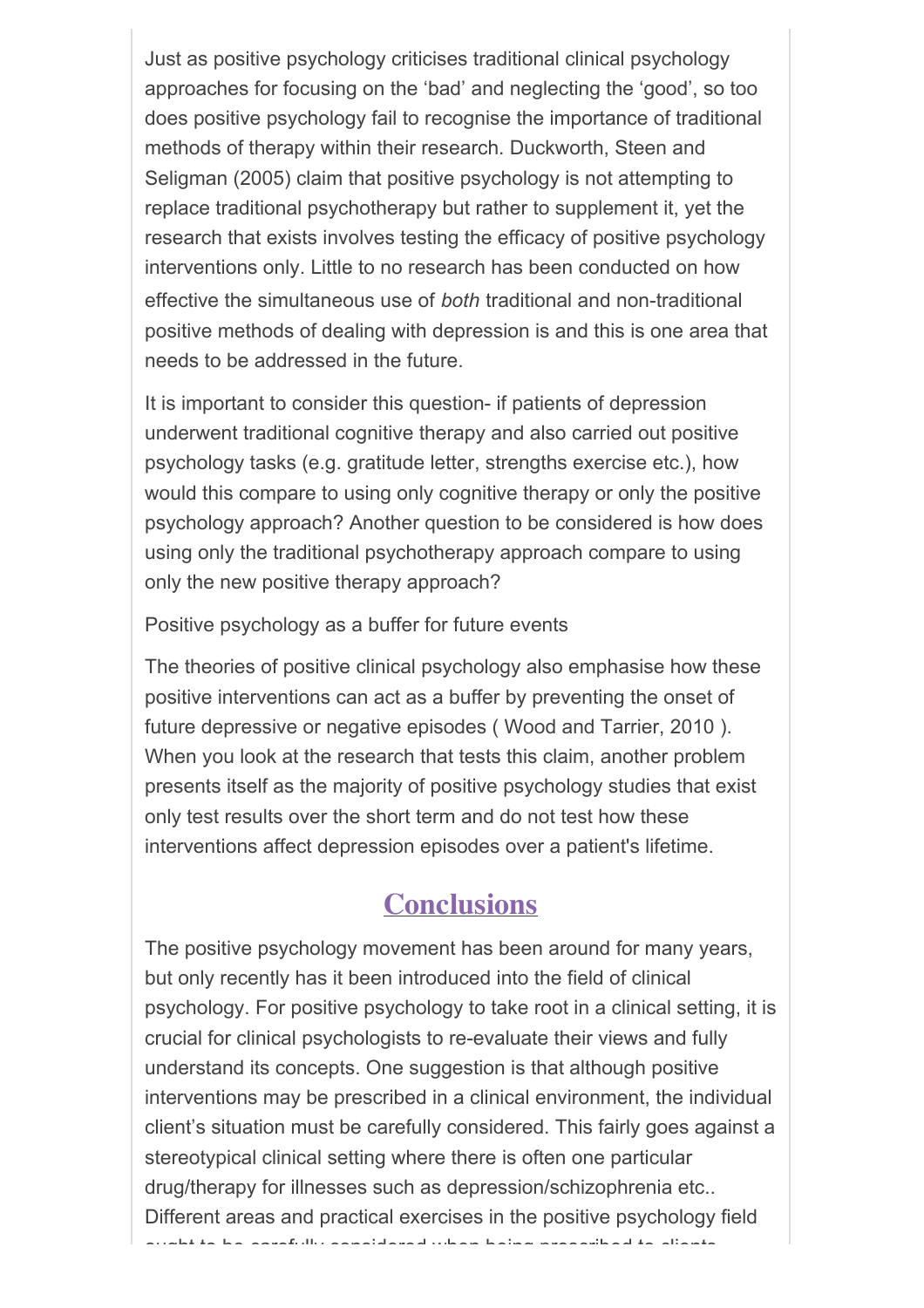ought to be carefully considered when being prescribed to clients.

However, there does seem to be a growing bank of evidence to suggest that PWB influences an individual's mental health. As shown in the key paper, it seemed as though it was an *absence* of this positive well-being which led to an increased risk of depression amongst an elderly population. Evidence supports positive interventions which are being implemented to help increase the population's PWB in an attempt to not only treat but also prevent depression and many other mental illnesses.

Although there seems to be a plethora of evidence showing a positive correlation between well-being and the 'prescription' of positive psychology, further research is necessary to confirm its validity. Positive psychology is not trying to replace traditional clinical methods. Instead it attempts to establish a cooperative relationship so as both practices can work together in an effort to increase PWB and decrease an individual's vulnerability to mental illness.

#### **References:**

Beekman, A.T.F., Deeg, D.J.H., VanLimbeek, J., Braam, A.W., DeVries, M.Z., VanTilburg, W. (1997) Criterion validity of the Center for Epidemiologic Studies Depression scale (CES-D): results from a community-based sample of older subjects in the Netherlands.Psychological Medicine, 27, 231–235.

Carver, C. S., & Scheier, M. F. (2003). Three human strengths. In L. G.Aspinwall & U.M. Staudinger (Eds.), A psychology of human strengths(pp 87-102).Washington, DC: American Psychological Association.

Diener, E. (1984) Subjective well-being. Psychological Bulletin 95, 542–575.

Duckworth, A. L., Steen, T. A., & Seligman, M. E. P. (2005) Positive psychology in clinical practice. Annual Review of Clinical Psychology , 629– 651.

Fernandez-Rios, L., & Cornes, J.M. (2009) A critical review of the history and status of positive psychology. Annuary of Clinical and Health Psychology, 5, 7-13.

Grant G.M., Salcedo V., Hynan, L.S., Frisch, M.B., Puster, K. (1995)Effectiveness of quality of life therapy for depression. Psychology Rep.,76, 1203–1208.

Held, B.S. (2002) The Tyranny of the Positive Attitude in America: Observation and Speculation. Journal of Clinical Psychology, 58, 965–992.

Held, B.S. (2004) The negative side of positive psychology. Journal of Humanistic Psychology, 44, 9-46.